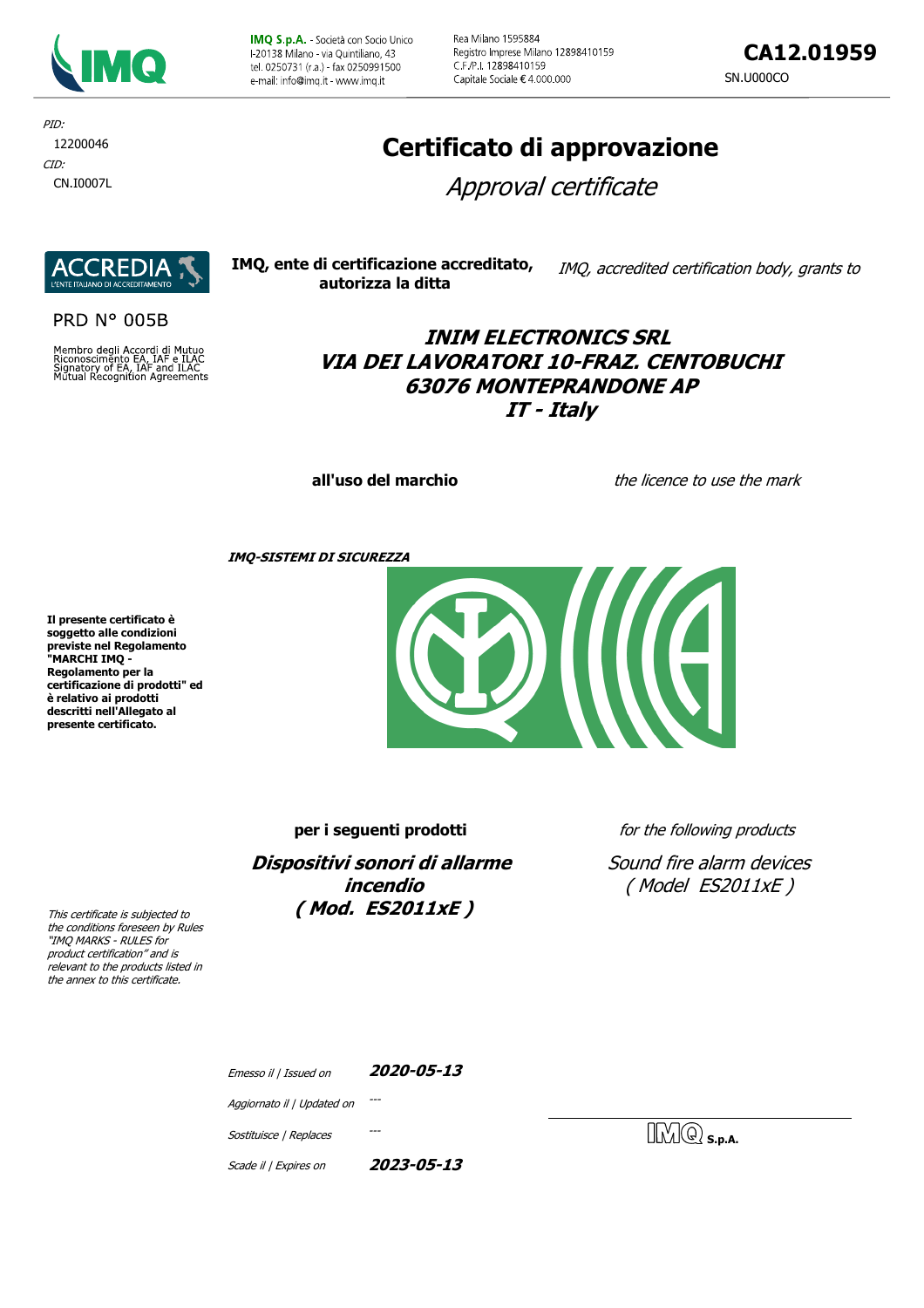

**IMO S.p.A.** - Società con Socio Unico L20138 Milano - via Quintiliano, 43 tel 0250731 (r a ) - fax 0250991500 e-mail: info@imq it - www.imq.it

Rea Milano 1595884 Registro Imprese Milano 12898410159 C.F./P.I. 12898410159 Capitale Sociale € 4.000.000



IMQ-SISTEMI DI SICUREZZA

**Allegato - Certificato di approvazione Annex - Approval certificate**

Emesso il / Issued on 2020-05-13 Aggiornato il | Updated on --- Sostituisce | Replaces --- Scade il / Expires on 2023-05-13

#### **Prodotto | Product**

# **Dispositivi sonori di allarme incendio Sound fire alarm devices**

#### **Concessionario | Licence Holder**

**INIM ELECTRONICS SRL VIA DEI LAVORATORI 10-FRAZ. CENTOBUCHI 63076 MONTEPRANDONE AP IT - Italy**

### **Costruito a | Manufactured at**

PI.J0001D COS877577 63076 MONTEPRANDONE **COS877577** 63076 MONTEPRANDONE

Copia del presente certificato deve essere conservata presso i luoghi di produzione sopra elencati. Copy of this certificate must be available at the manufacturing places listed above

#### **Norme / Specifiche tecniche**

EN 54-3:2001 + A1:2002 + A2:2006 EN 54-17:2005 EN 61000-6-3:2007 + A1:2011 EN 50130-4:2011 + A1:2014

#### **Standards / Technical specifications**

**Marchio | Mark**

**Prodotto/i conforme/i alle Norme/Specifiche tecniche: Product/s complying to Standards/Technical specifications:** EN 54-3:2001 + A1:2002 + A2:2006 EN 54-17:2005 EN 61000-6-3:2007 + A1:2011 EN 50130-4:2011 + A1:2014

SS19-0046550-13

## **Rapporti | Test Reports**

#### **Caratteristiche tecniche | Technical characteristics**

Tensione nominale alimentazione | Rated supply voltage **24 V** Livello pressione sonora a 1 m | Acoustic output in dB(A) at 1 **79.6 dBA** m

**Articoli (con dettagli) | Articles (with details)**

AR.U00397

Modello | Model **ES2011xE**

Altre caratteristiche | Further characteristics **vedere ulteriori caratteristiche / see additional informations**

## **Ulteriori informazioni |Additional Information**

Destinazione d'uso: Tipo A (Per uso interno)

Modelli a parete:

Modello ES2011xE Dispositivo sonoro indirizzabile con isolatore di cortocircuito

Caratteristiche acustiche in conformità a EN 54-3:

|  | Tono 2: ISO 8201 1000Hz     | $1000Hz$ , (0.5sec ON / 0.5sec OFF) x3 / 1sec OFF |
|--|-----------------------------|---------------------------------------------------|
|  | Tono 4: NEN2575 2000        | $(500Hz \div 1200Hz)$ x 3.5sec / 0.5sec OFF       |
|  | Tono 5: SIN 1000Hz          | (continuo)                                        |
|  | Tono 7: Fast whoop (AS1670) | $(500Hz \div 1200Hz) \times 0.5sec / 0.5sec$ OFF  |